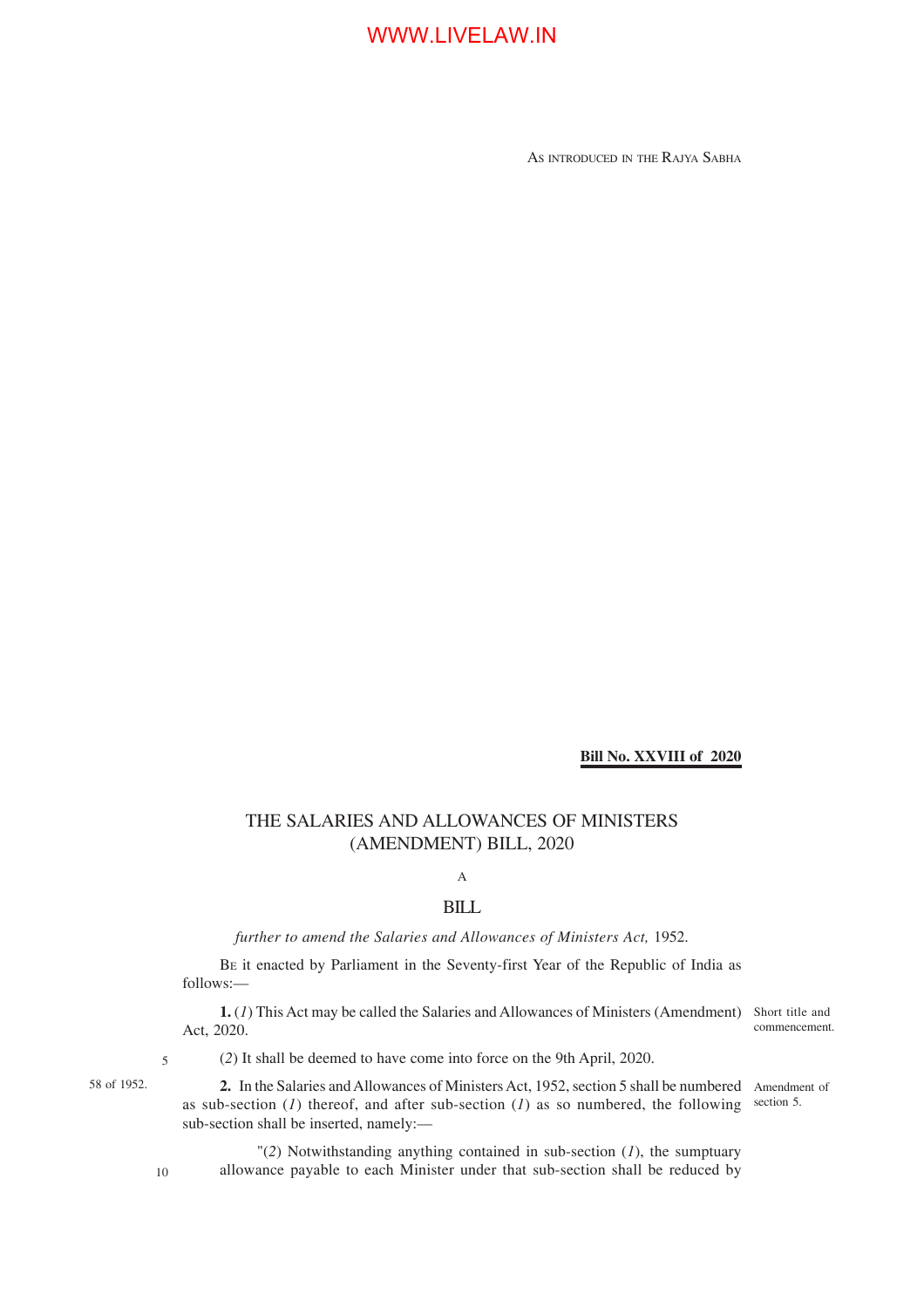2

savings.

thirty per cent. for a period of one year commencing from the 1st April, 2020, to meet the exigencies arising out of Corona Virus (COVID-19) pandemic.".

**3.** (*1*) The Salaries and Allowances of Ministers (Amendment) Ordinance, 2020 is Ord. 4 of 2020. hereby repealed. Repeal and

> (*2*) Notwithstanding such repeal, anything done or any action taken under the said 5 Ordinance shall be deemed to have been done or taken under the corresponding provisions of this Act.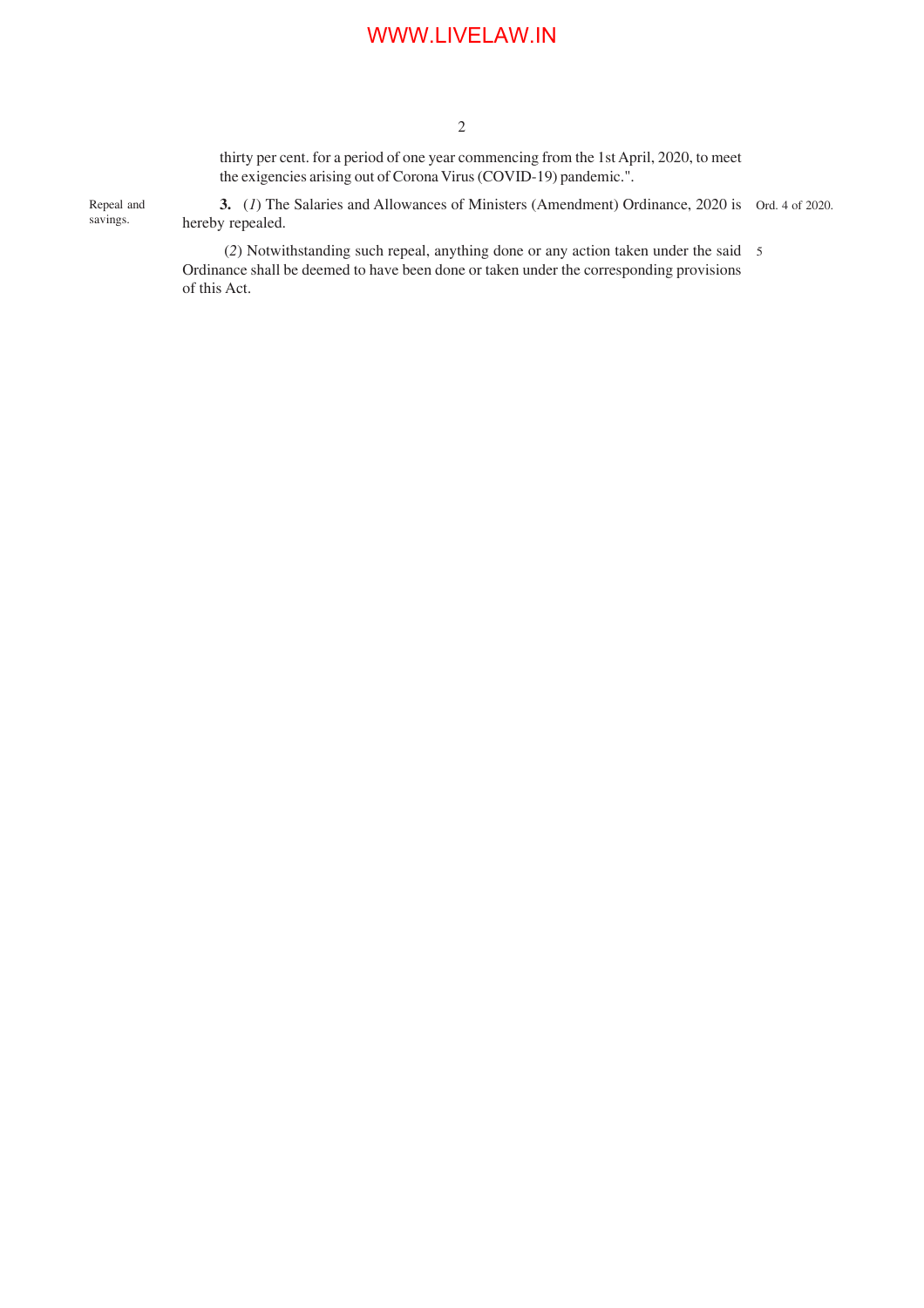#### STATEMENT OF OBJECTS AND REASONS

The Salaries and Allowances of Ministers Act, 1952 (58 of 1952) is an Act to provide for salaries and allowances of Ministers.

2. India, as the rest of the world, is grappling with Corona Virus (COVID-19) pandemic which has severe health and economic ramifications for the people of the country. Immediate and expeditious relief as well as emergency assistance measures are being taken to prevent and contain the spread of said pandemic. In order to manage and control such situation, it has become necessary to raise resources from different sources, including by reduction in the sumptuary allowances of Ministers.

3. To achieve the said objective, certain amendment is required to be made in the Salaries and Allowances of Ministers Act, 1952. As the Parliament was not in session and there was immediate need for legislation, the Salaries and Allowances of Ministers (Amendment) Ordinance, 2020 (Ord. 4 of 2020) was promulgated on the 9th April, 2020 under clause (1) of article 123 of the Constitution.

4. Accordingly, the Salaries and Allowances of Ministers (Amendment) Bill, 2020 is being introduced in Parliament to replace the Salaries and Allowances of Ministers (Amendment) Ordinance, 2020. The Bill propose to amend section 5 of the Salaries and Allowances of Ministers Act, 1952 so as to reduce the sumptuary allowance payable to each Minister by thirty per cent. for a period of one year commencing from the 1st April, 2020.

5. The Bill seeks to replace the aforesaid Ordinance.

NEW DELHI; AMIT SHAH. *The* 29th *August*, 2020.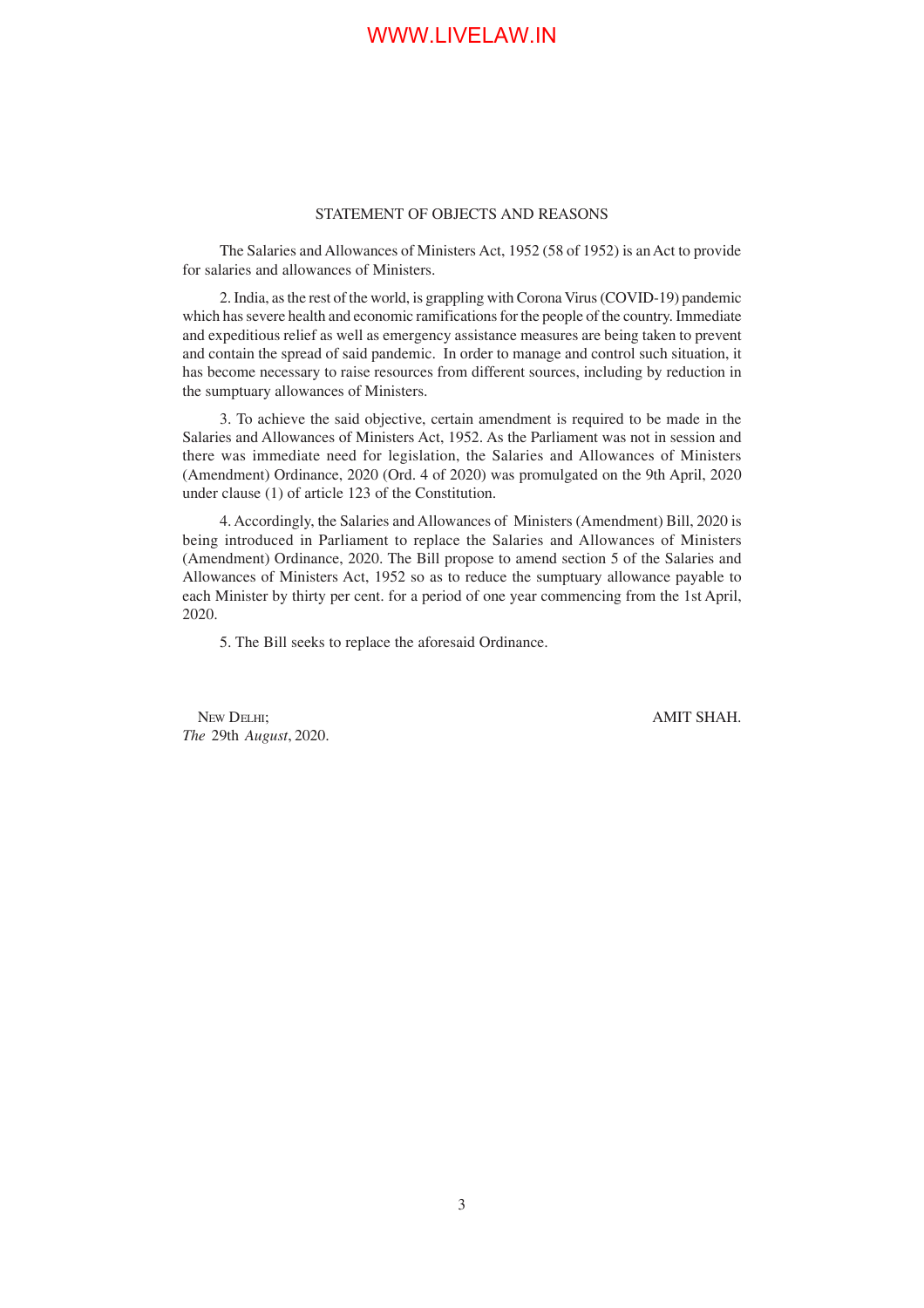#### *ANNEXURE*

#### EXTRACT FROM THE SALARIES AND ALLOWANCES OF MINISTERS ACT, 1952

## (58 OF 1952)  $*$   $*$   $*$   $*$   $*$   $*$   $*$

**5.** There shall be paid a sumptuary allowance to each Minister at the following rates, namely:— Sumptuary allowance to Ministers.

|        | $\left(a\right)$ | the Prime Minister                                     |        | Rupees three thousand per mensem; |   |
|--------|------------------|--------------------------------------------------------|--------|-----------------------------------|---|
|        | (b)              | every other Minister who is<br>a member of the Cabinet |        | Rupees two thousand per mensem;   |   |
|        | (c)              | a Minister of State                                    |        | Rupees one thousand per mensem;   |   |
|        | (d)              | a Deputy Minister                                      |        | Rupees six hundred per mensem.    |   |
| $\ast$ |                  | ∗                                                      | $\ast$ | *                                 | * |